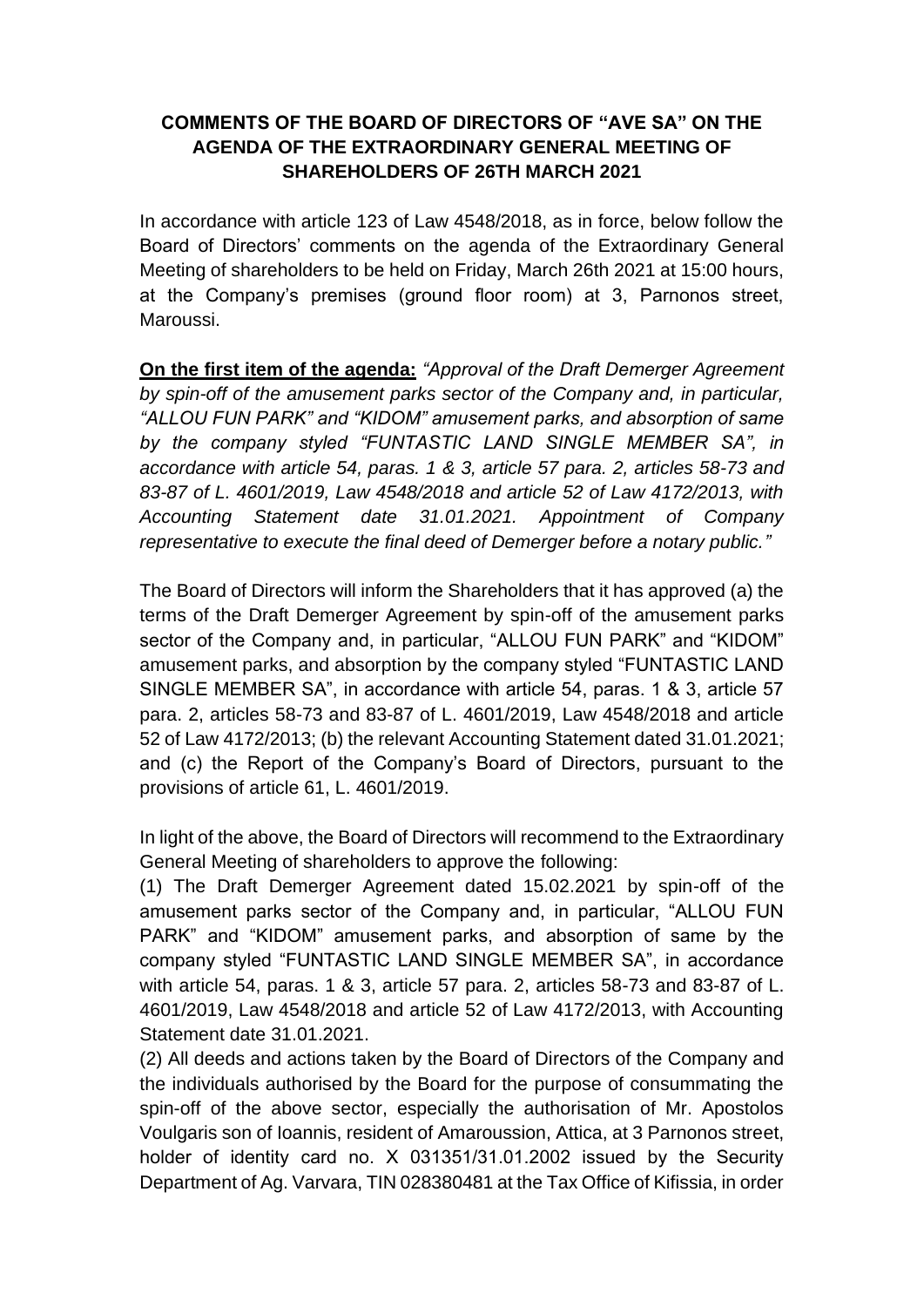to execute, following the General Meeting's approval, the notarial deed of demerger on behalf of the Company, and any other document, declaration, application, certificate etc., and to take any other action necessary for implementing and consummating the demerger by spin-off.

**On the second item of the agenda:** "Expansion of the Company's scope of activities and respective amendment of article 3 of the Articles concerning its object."

The Board of Directors will recommend to the General Meeting the expansion of the Company's scope of activities and the relevant amendment of article 3 of the Company's Articles as follows:

*"ARTICLE 3Α.*

*The Company's object is:*

*1. To distribute audio-visual media of any kind.*

*2. To import, manufacture, trade, export digital video discs (dvds), (written or blank), and any kind of audio-visual media which are similar to or are an advancement of the above technology, and the relevant sound and image production and reproduction devices and their components.*

*a. To represent domestic or foreign production firms of dvds or any other audiovisual medium and device relating to writing or playing same.*

*b. To set up and operate a laboratory for writing, translating, dubbing, subtitling etc. in dvds or any other audio-visual medium.*

*c. To distribute in the Greek market, and export in foreign markets, written, dubbed etc. dvds or any other audio-visual medium such as the aforementioned.*

*d. To produce, co-produce, distribute and in general develop films and movies, as well as television programmes of any kind using any type of technology in any way. To obtain royalties in respect of any type of exploitation of dvds or films or television programmes and any audio-visual medium for the production of dvds or any other audio-visual medium and/or to develop the same through other forms of distribution (VIDEO ON DEMAND etc.) through any type of telecommunication network (including earth, satellite, cable DSL lines, advanced broadband connections, internet etc.). To contract with intellectual owners for the purpose of utilising their work and hiring their services. To issue, distribute and develop internet games on subscription or otherwise, under any form.*

*e. To provide dvd or any other audio-visual medium rental services in Greece or abroad to individuals, firms, organisations, institutions, hotels etc.*

*f. To manufacture dvds or any other audio-visual media on behalf of Greek or foreign third parties, individuals or legal entities.*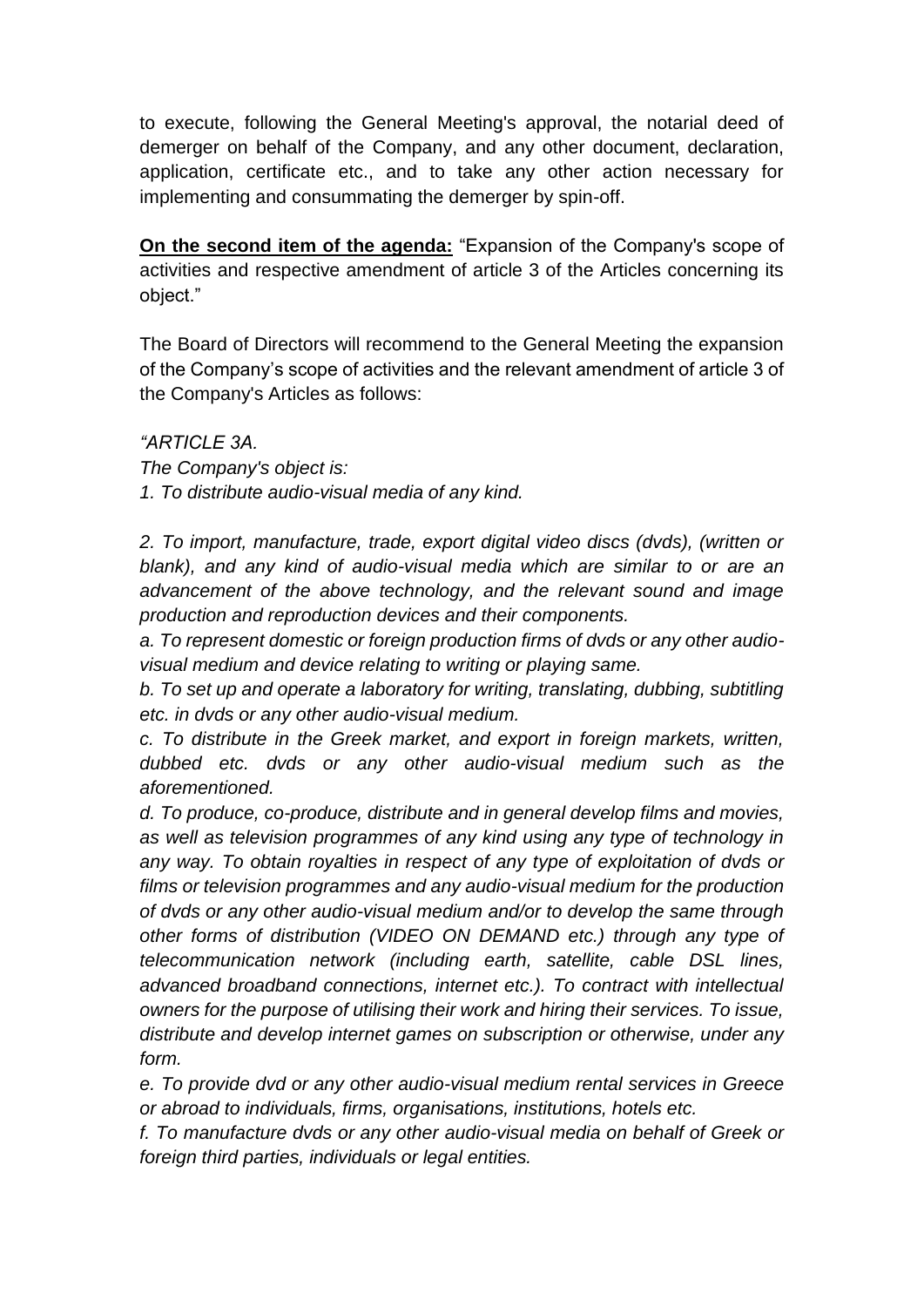*g. To create and operate film studios, to produce, co-produce, develop, trade, distribute etc. films of any type.* 

*h. To create and operate clubs renting or selling dvds or any other audio-visual media or players to their members, and providing services in relation to dvds or any other audio-visual media.*

*i. To participate in other Greek or foreign undertakings or companies of any type with the same or similar object.*

*j. To play and exploit cinema movies and exploit cinema theatres and entertainment facilities of any kind.*

*k. To import, trade, distribute and develop any devices enhancing, transmitting, broadcasting, writing and reproducing sound of a professional or consumer type.*

*3. To assign to third parties the construction or reconstruction of residential building complexes, offices, stores, malls, hotel units on company's expense, on plots owned by the company or by third parties or on which the company has acquired any property or other right in any way, in whole or in part, and to develop same by leasing them to third parties, individuals or public or private law legal entities.*

*To import, export, purchase, sell, distribute and in general trade machines, furniture and any other type of equipment for offices, homes, stores and malls. To provide services of any kind in relation to equipment and organisation of offices, businesses, stores and malls, related to the aforementioned activities.*

*4. To engage in trade of general and gift items, and to represent Greek and foreign firms of manufacture, import, distribution and development of the above items.*

*5. To establish or participate in mutual fund and portfolio management companies.*

*6. a. To make, produce and commercially exploit in general, advertisements, advertising messages, advertising spots of any nature and description, in any mass media (television, radio, press etc.), and to provide advertising services in general. To make, organise, create, produce and commercially exploit in general, public relations plans, sales promotion plans, information material and news programmes and, in general, to provide public relations and consultancy services.*

*b. To purchase time and space in mass media either on its own behalf or on behalf of third parties, and to provide services of purchase of time and space or slots in mass media in general (television, radio, press etc.) to third parties.*

*c. To collect and process data regarding mass media ratings and efficiency (television, radio, press etc.) and to prepare studies regarding*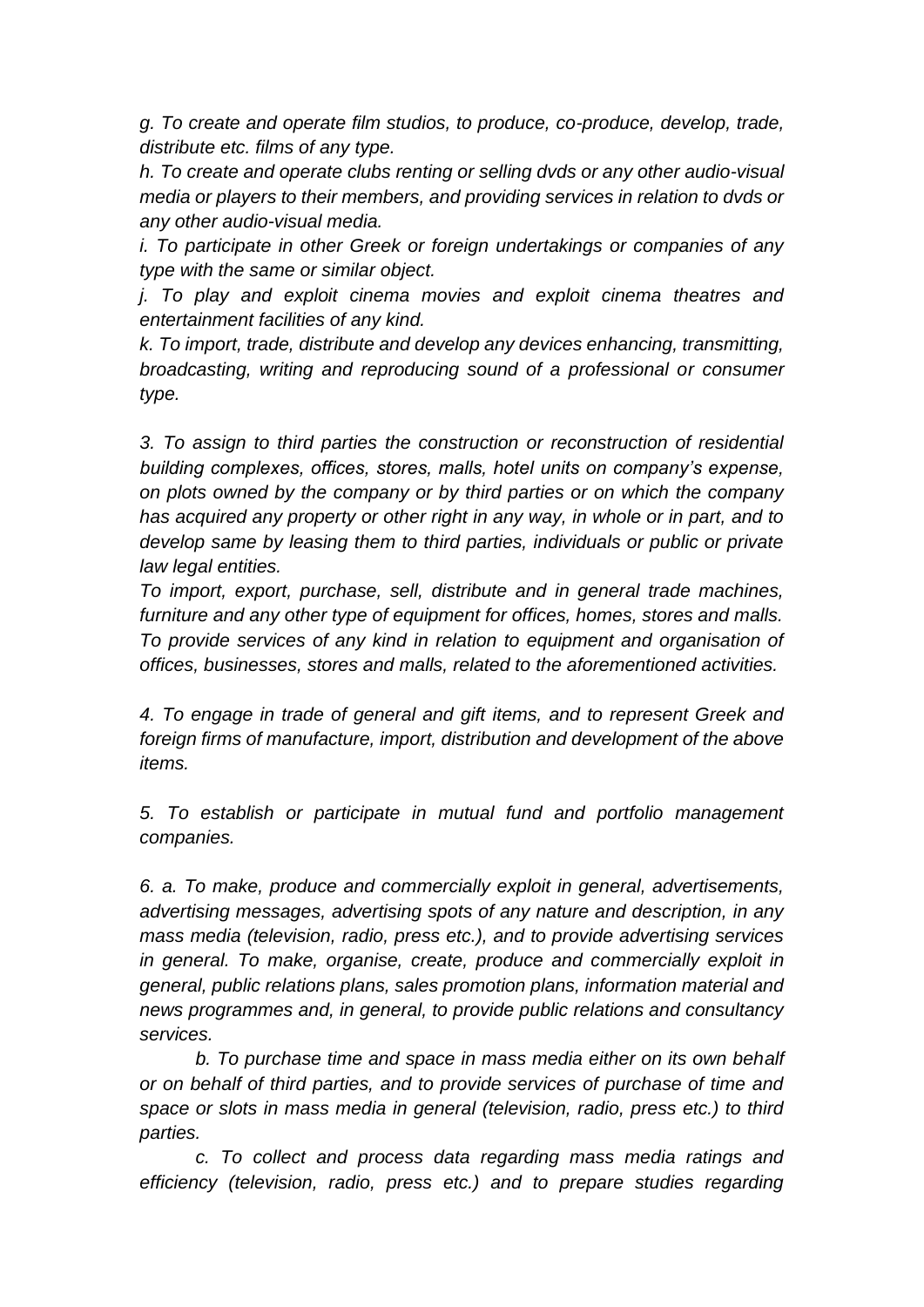*assessment of mass media ratings, and provide specialised information and marketing services to any advertised party.*

*d. To produce, print, publish, distribute advertising material, advertising concepts, advertising campaigns on behalf of any advertised client of the company.*

*e. To purchase, import, sell, rent, export, trade, distribute, resell and develop cinema and television films or television programmes, photographs, recorder tapes, video tapes and similar items of any nature and description.*

*f. To represent Greek and foreign companies involved in the advertising sector in general, in the sector of purchase of time and space in mass media, of development of mass media, television programmes or firms with a similar object to the company's.*

*g. To organise, on its own behalf or on behalf of third parties, and to engage in commercial or financial or advertising exploitation, of sports and artistic events, concerts, festivals and events of any nature and description.*

*h. To provide know-how services and advice of any nature and description to any third parties, relating to the Company's activities. To provide consultancy services to television and radio stations and to mass media in general.*

*i. To engage in typography, engraving, electrotype, lithography, photography and printing operations.*

*j. To represent Greek and foreign firms and to act as commercial agent and/or distributor.*

*k. To provide guarantees to, and enter into guarantee agreements with any legal entity or individual, Greek or foreign banking institution, if it is relevant to or considered necessary for the company's object.*

*l. To participate in companies of any legal form with the same or similar object.*

*7. To trade and distribute agricultural products and fruits and vegetables. To import and export such products and represent relevant foreign firms. To sell these on commission on behalf of third parties, producers and traders, Greek and foreign.*

*8. To import, export, purchase, sell, distribute, promote, represent Greek and foreign firms, and in general to trade any type of pharmaceutical products, parapharmaceutical products, health or hospital items and consumables, proprietary medicinal products, special diet products, food supplements, medical aids, medical instruments, medical tools, medical devices, soap products, cleaning products, detergents and products for cleaning of any type, for any purpose and use, cosmetics, perfumes and any other type of concoctions and personal care products, orthopedic products, items made of paperpulp, paper, fiberglass or cellulose fiber rolls and/or products similar to the above, which may be sold at pharmacies and/or pharmaceutical*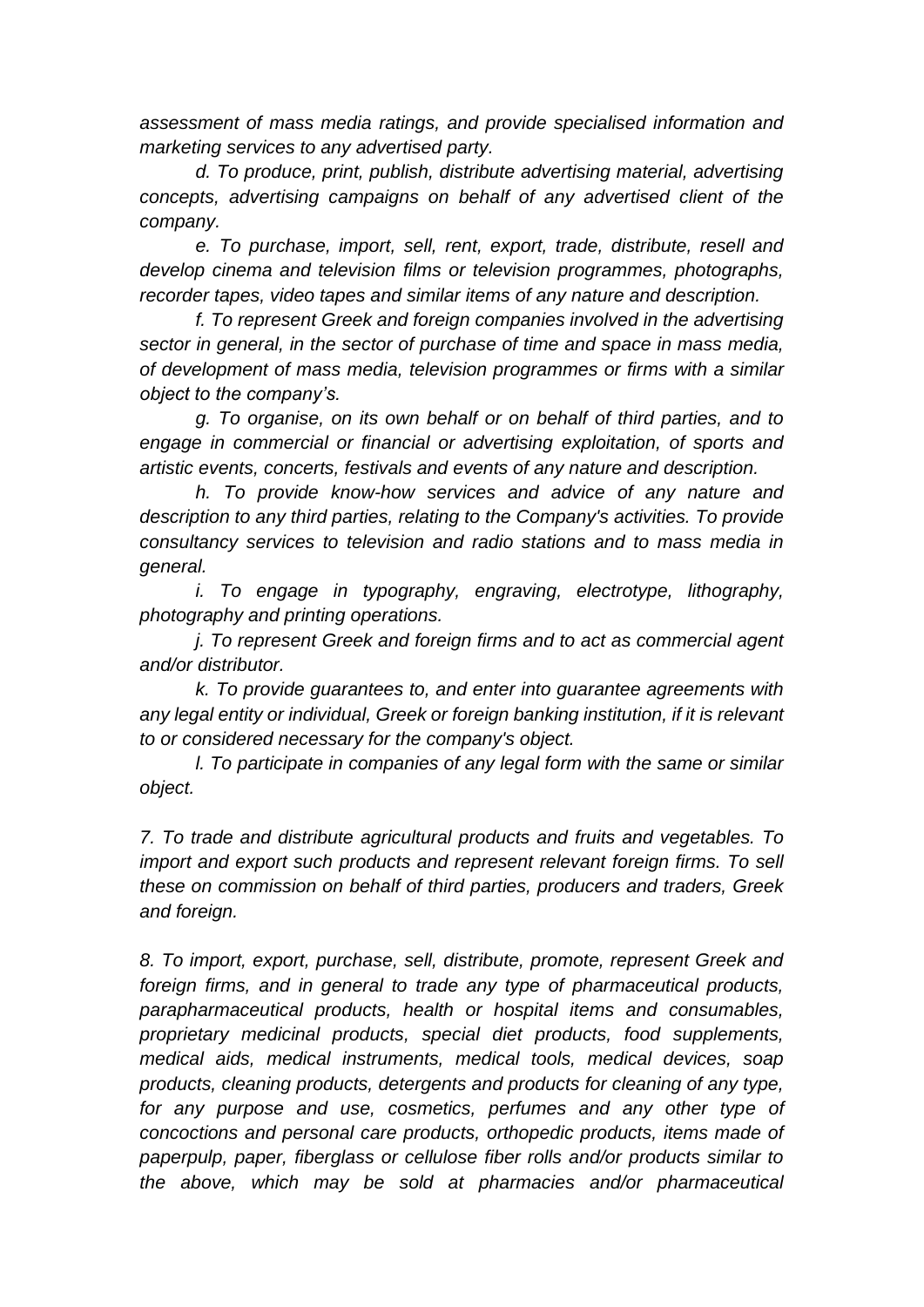*wholesalers and/or retail outlets and/or third parties. To store, distribute and/or sell the above products and products of Greek or foreign pharmaceutical companies or associations to third parties. To keep the above products on consignment and dispose them on behalf of third parties. To engage in the manufacturing, packaging, re-packaging and label-making, licensing, printing of relevant labels, including barcode creation, in relation to the above products. To establish* 

*storage centres, units for sorting, maintenance, cooling, storage, keeping, packaging, re-packaging and standardisation of the above products. To enter into agreements of agency (exclusive or otherwise) or distribution (exclusive or otherwise) or storage and distribution and other related services (logistics services), or establish any type of co-operation with any pharmaceutical industry or commercial company or plant or import or export house or office in Greece or abroad in relation to the above products. To issue licences in the Company's name in relation to the above for the aforementioned purposes.*

*For the purpose of its object, the Company may establish branches, agencies or offices in various parts in Greece or abroad, appoint representatives, participate in similar businesses and in general do anything considered expedient for the purpose of its object.*

*9. To take delivery, store, package, process, transport, move, deliver and distribute, especially in the company's own name or in the name of third parties, and on the company's own behalf or on behalf of third parties, of any standardised/pre-packaged or other goods, products or items in general, and to collect the sale proceeds on behalf of third parties.*

*To engage, in Greece and abroad, in the transportation business in relation to the above products and items, by its own or leased and/or specially arranged and/or special type automotive transport means, and to intermediate in the commercial exploitation - especially in further leasing - of any type of transport means to third parties, Greek or foreign, individuals or legal entities.*

*To create, rent, manage, lease and in general commercially exploit storage areas of any type and nature for goods of third parties. To carry on any operation, perform any transaction or deed related to the company's object, as necessary or useful for the above purposes.*

*To participate in industrial, small craft and commercial businesses with the same or similar object, already existing or to be established, or to establish such businesses, and to partner with third parties, individuals or legal entities, and establish joint ventures with such.*

10. To produce, import, trade and distribute audio-visual works, electric and *electronic games of any type, and to trade any other type of games. To produce, import, represent and trade games and consumer products of wide consumption (such as household products etc.).*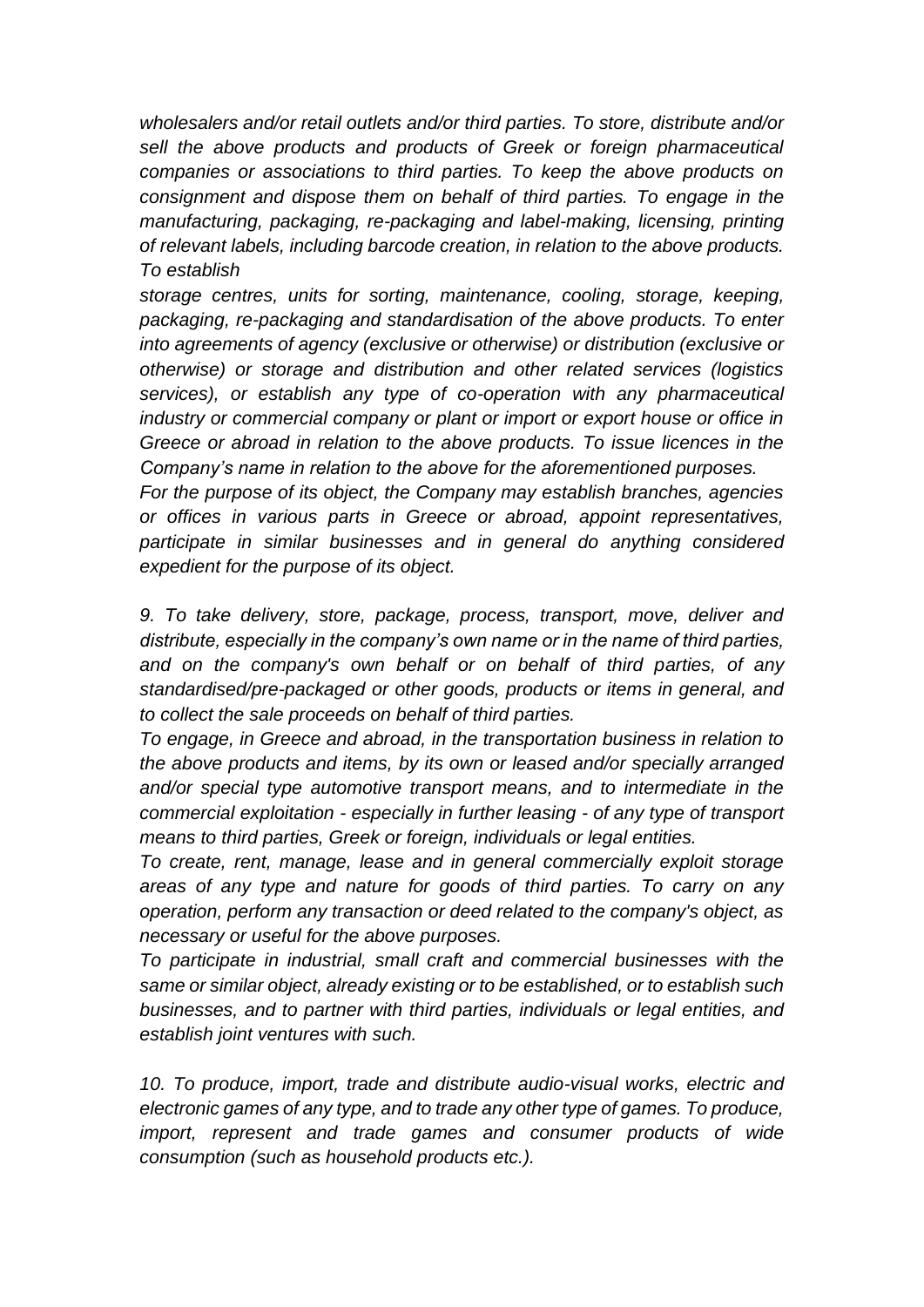*To manufacture and trade computers (represent domestic or foreign firms, sell and distribute) without any restriction of type - size, and any electronic mechanical part or component or peripheral, as well as respective hardware and software relating to IT (informatics - communication and mass media systems, simulation systems and video games, and virtual reality systems along with their consumables).*

*To sell computer consumables, IT and video game magnetic media and devices, and communication or mass media systems.* 

*To create retail stores and retail spots (shops in a shop) with a relevant object. To acquire, manage and develop in any manner, any intellectual or industrial property right or privilege which is necessary or useful for the intended purpose described above.*

*To organise any entertainment and recreational events in Greece and abroad. To trade, in any manner and by any means (physical or electronic), retail or wholesale, to import, export, repair telecommunications products, devices and office automations (telephones, mobile telephones, call centres, answering machines etc.), wireless communication systems (wireless telephones), hightech telecommunications systems, mobile telephony and accessories, and to import, trade and install spare parts.*

*To trade on wholesale or retail and assemble computers, and to trade software. To provide mobile telephony and internet connection services.*

*To enter into contracts for maintenance of call centre equipment, telecommunication devices and computers.*

*To trade, in any manner and by any means (physical or electronic), retail or wholesale, to import, export household electric and electronic appliances (refrigerators, ovens, washing machines, television sets, sound and image devices, air conditioners etc.), household items (water heaters, blenders, toasters, cooking utensils etc.), electric accumulators of any kind, electric lamps, hand tools, toys of any kind, and to import, export and trade electric and electronic business equipment of any kind.*

*To represent Greek or foreign firms in respect of all the above.*

*To sell the above items on the internet or other electronic media of any nature. To provide intermediation services for the sale of electricity by licensed power supply entities to end users.*

*To provide guarantees in favour of other Greek or foreign companies.*

*To rent, sell, lease, technology equipment in Greece or abroad to individuals, companies, organisations, institutions, hotels etc.*

*To represent and organise events, activities and e-sports championships.*

*11. To develop indoor and outdoor entertainment business, amusement parks, electronic, technical and recreation games, circus, theatre performances, golf and mini golf, bowling, billiard, go cart racing track, mini football leisure sports in general, aquarium, exhibition area with animals, and similar activities.*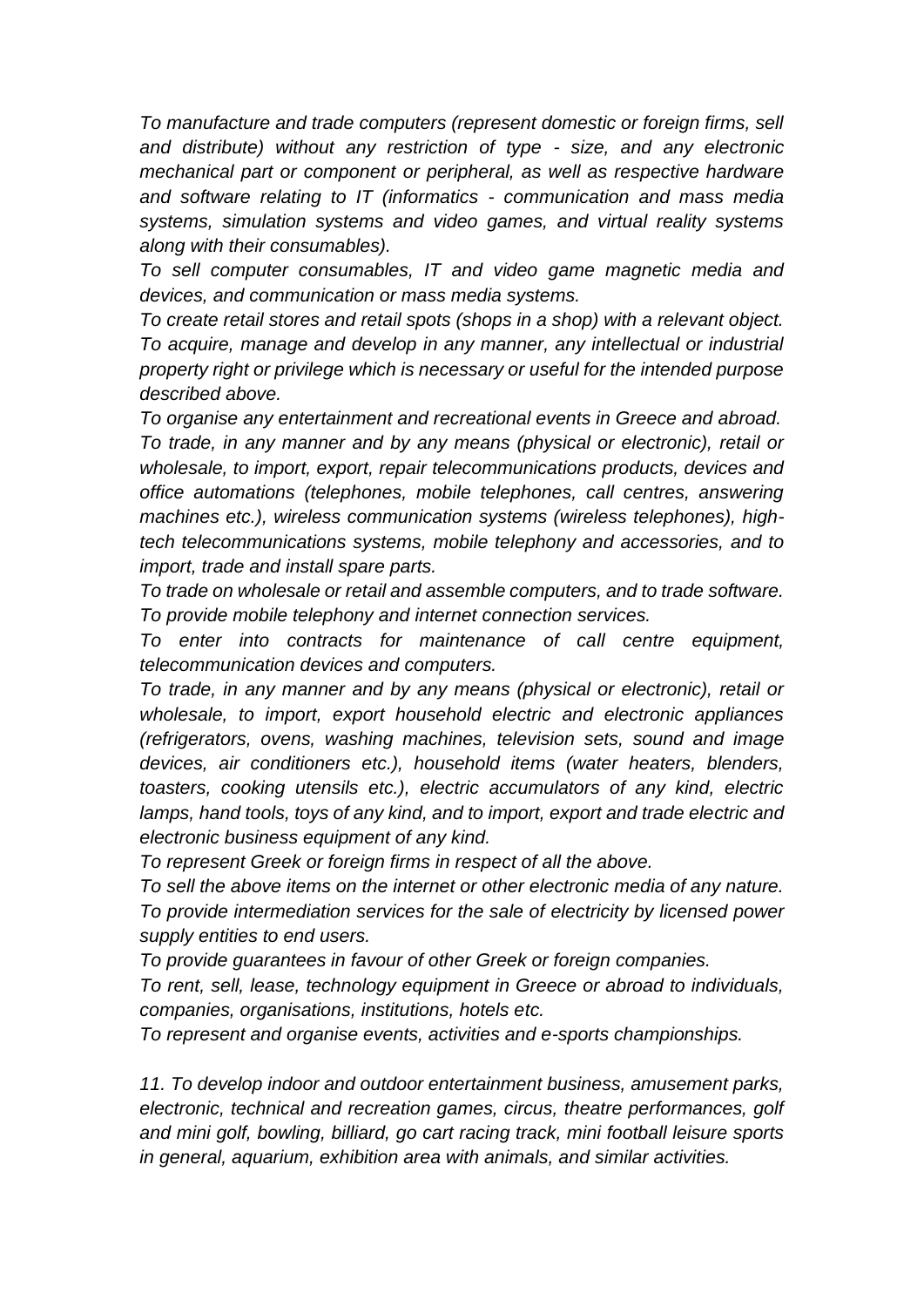*To run restaurants, coffee shops, snack bars, refreshment bar, selling pastry*  and other similar products, canteens and similar shops. To operate parking *areas.*

*To develop children and adolescent entertainment business, organising party happenings, concerts and other similar activities. To develop tourist business. To sell on retail digital compact discs (CDs), commemorative gifts, commemorative items, books, scrapbooks, calendars, clothes, household and kitchen items, various tools and other similar items, standardised pastry products, chocolate, candy, juices, dairy, any type of press, cigarettes, cigars and tobacco products.*

*12. a. To trade animal by-products and other foods, as well as consumer goods of any kind, animal food, fish food, food, hygiene and cleaning products, veterinary items (drugs etc.), pet accessories.*

*b. To trade agricultural economy products.*

*c. To run agencies for Greek and foreign industrial, small craft and commercial firms for the above products.*

*13. To trade and provide voice telephony and related services, to provide data transmission services involving data package switching or circuit switching or simple resale of capacity.*

*14. To trade electric vehicle chargers and provide services for management and operation of electric vehicle charging infrastructures.*

*15. To trade, develop and lease robotic technology and automation products.*

*Β. For the purpose of its object, the Company may rent and/or buy real estate to use as office facilities, shops, laboratories, participate in tenders of the private or public sector, co-act with others, establish joint ventures and hold company parts or shares in similar Greek or foreign businesses, currently existing or to be established, or even acquire whole businesses with the same or similar object, to provide guarantees and enter into any related agreements with any individual or legal entity, Greek or foreign banking institutions or other Credit Institutions and/or Credit Servicing Firms, as well as Leasing Companies and Operational Leasing Companies, including in favour of its subsidiaries and affiliates in general."*

**On the third item of the agenda:** "Appointment of an independent nonexecutive member of the Board of Directors to serve for the remaining term of a resigned member."

The Board of Directors will bring to the attention of the General Meeting of shareholders the election of Mr. Evangelos Adamopoulos son of Aristeides by